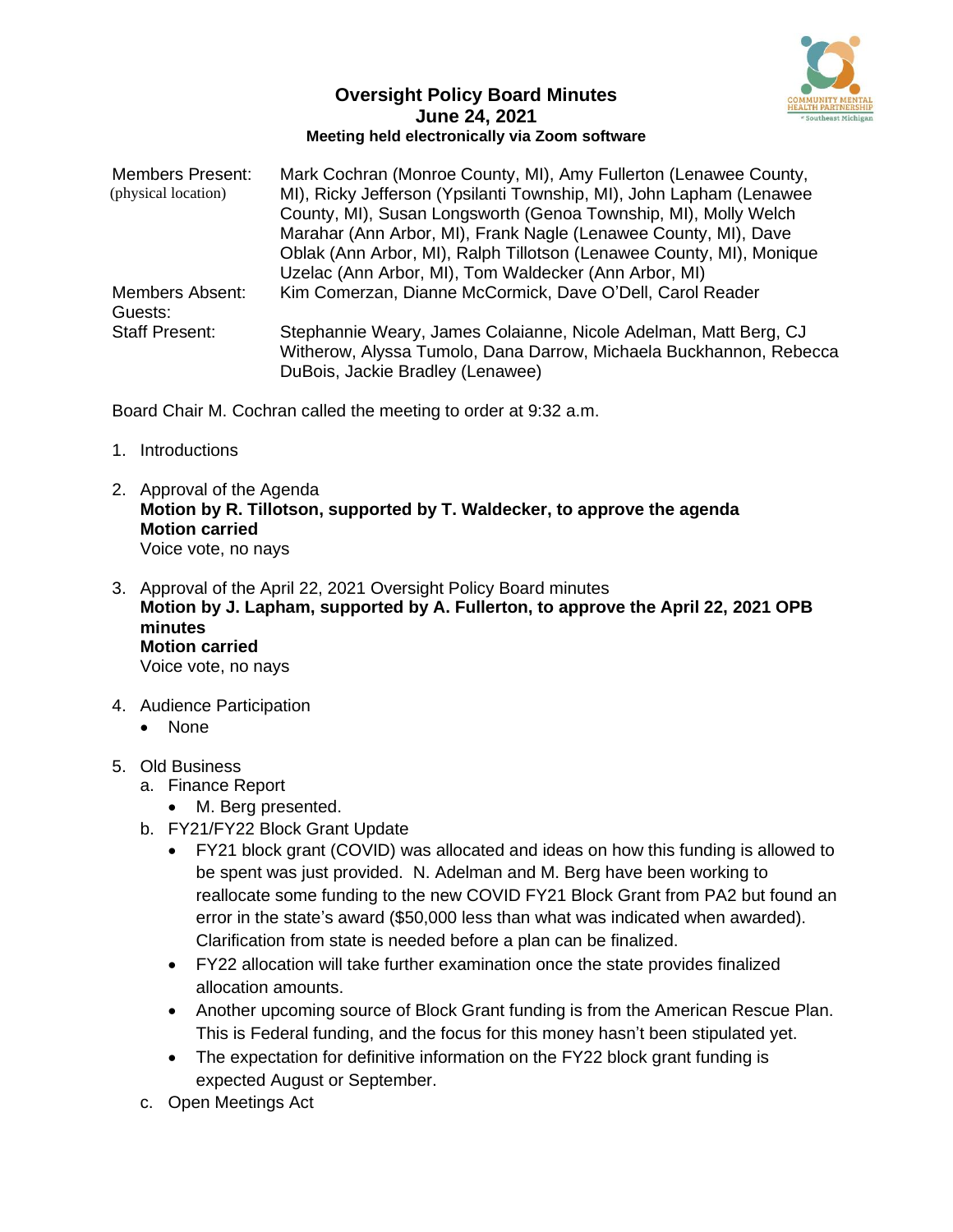- Due to Washtenaw County's state of emergency, OPB will be able to continue to meet remotely through December 2021. Starting in January meeting quorums will need to happen in-person unless the Open Meetings Act is amended.
- Once an in-quorum is established, can remote board members participate in board actions remotely? Staff will research.
- 6. New Business
	- a. Behavioral Health Re-Design
		- J. Colaianne shared the details on the Shirkey and Whiteford proposals.
		- Representative Whiteford's proposal would eliminate all PIHPs in favor of 1 public entity. The bill proposes a move to a fee-for-service model. This bill is currently in the House.
		- Senator Shirkey's proposal moves toward privatizing the system, with less public involvement.
		- Staff will provide talking points to OPB as the opportunity arises for OPB members to advocate to legislators.
- 7. Report from Regional Board
	- The Regional Board approved a \$1.5 million stabilization plan to help providers of certain services across the region, including SUD providers who provide residential services.
- 8. SUD Director Updates
	- a. CEO Update
		- J. Colaianne' s CEO report to the Regional Board will also be included in the OPB meeting packets going forward.
		- J. Colaianne provided some details about the Opioid Health Home that is in the planning stages for Washtenaw County.
	- b. Staffing Update
		- Michaela Buckhannon will be leaving CMHPSM. She is moving to another state to be close to her family.
		- The Substance Use Services Program Coordinator position is posted.
	- c. Opioid Health Home Program
		- Packard Health will be the first Opioid Health Home Partner for the program. The goal is to add a couple more health home partners as appropriate for the region.
	- d. Veterans Navigator program update
		- The state has approved a full-time peer position for the Veterans Navigator program, which will go to the Regional Board for approval.
	- e. ASAM Continuum Tool update
		- This is the state-wide required SUD Assessment tool all contracted SUD Treatment Providers will be required to use starting 10/1/2021.
		- Provider staff is registering for the trainings now.
	- f. Website updates
		- Staff is making updates to improve navigation and user friendliness on the web site.
	- g. Back to office plans
		- Staff will begin returning to the office part-time on July 6. The office will be fully opened for staff and the public as of the 2<sup>nd</sup> week in September. CMHPSM